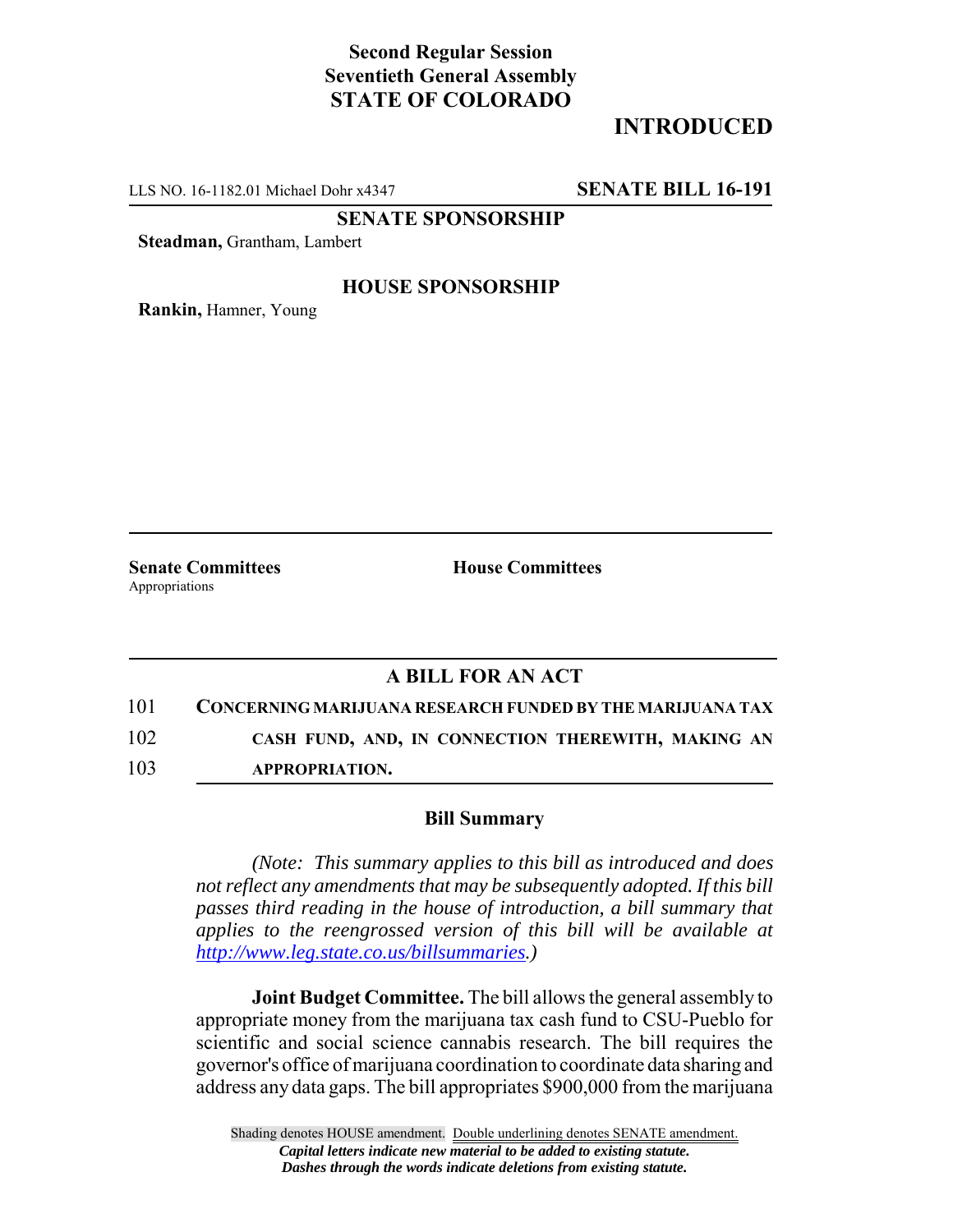tax cash fund to the board of governors of the CSU system for CSU-Pueblo and \$1,109,625 to the governor's office for information technology services. Currently, the division of criminal justice is gathering data for a scientific study of law enforcement's activity and costs related to the implementation of retail marijuana over the 2-year period beginning January 1, 2006, and over the 2-year period beginning January 1, 2014. The bill extends the study with a reporting requirement for each 2-year period thereafter. The bill appropriates \$79,992 to the division of criminal justice in the department of public safety for the continued study of marijuana implementation.

*Be it enacted by the General Assembly of the State of Colorado:*

 **SECTION 1.** In Colorado Revised Statutes, 23-1-104, **amend** (1) (b) (II) as follows:

#### **23-1-104. Financing the system of postsecondary education -**

 **report - repeal.** (1) (b) (II) For the 2010-11 fiscal year and for fiscal years beginning on or after July 1, 2016, the general assembly shall also make annual appropriations of cash funds, other than cash funds received as tuition income or as fees, as a single line item to each governing board for the operation of its campuses. Each governing board shall allocate said cash fund appropriations to the institutions under its control in the manner deemed most appropriate by the governing board; EXCEPT THAT, 12 IF THE GENERAL ASSEMBLY APPROPRIATES MONEY PURSUANT TO SECTION 23-31.5-112 TO THE BOARD OF GOVERNORS OF THE COLORADO STATE UNIVERSITY SYSTEM, THAT MONEY IS NOT INCLUDED WITHIN THE SINGLE LINE ITEM APPROPRIATION DESCRIBED IN THIS SUBPARAGRAPH (II). **SECTION 2.** In Colorado Revised Statutes, **add** 23-31.5-112 as follows:

 **23-31.5-112. Board of governors of the Colorado state university system - powers relating to the receipt and use of certain tax revenues.** THE GENERAL ASSEMBLY MAY ALLOCATE REVENUES FROM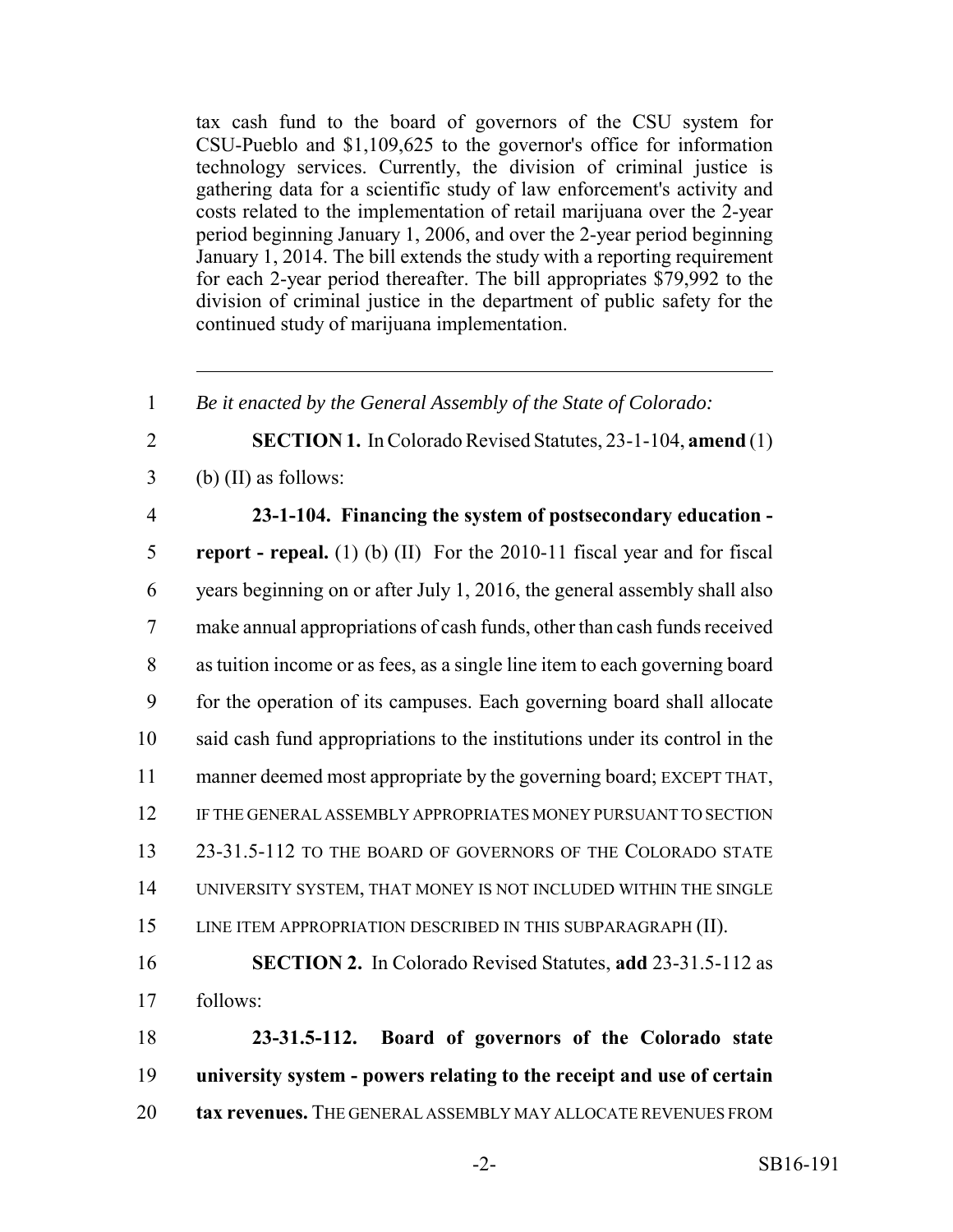1 THE MARIJUANA TAX CASH FUND CREATED IN SECTION 39-28.8-501, C.R.S., TO THE BOARD OF GOVERNORS OF THE COLORADO STATE UNIVERSITY SYSTEM. THE BOARD OF GOVERNORS OF THE COLORADO STATE UNIVERSITY SYSTEM MAY USE SUCH REVENUES FOR EDUCATION AND RESEARCH PROGRAMS AT COLORADO STATE UNIVERSITY - PUEBLO, INCLUDING BUT NOT LIMITED TO THE SCIENTIFIC AND SOCIAL SCIENCE RESEARCH OF MARIJUANA AND OTHER MATTERS THAT IMPACT THE STATE AND ITS REGIONS. WHILE CONDUCTING THE MARIJUANA RESEARCH, COLORADO STATE UNIVERSITY - PUEBLO IS ENCOURAGED TO CONSULT WITH THE SCIENTIFIC ADVISORY COUNCIL ESTABLISHED PURSUANT TO SECTION 25-1.5-106.5 (3) (a) (I), C.R.S.

 **SECTION 3.** In Colorado Revised Statutes, 24-33.5-516, **amend** (1) and (2) introductory portion; and **add** (4) as follows:

 **24-33.5-516. Study marijuana implementation.** (1) The division shall gather data and undertake or contract for a scientific study of law enforcement's activity and costs related to the implementation of section 16 of article XVIII of the state constitution over the two-year period beginning January 1, 2006, and over the two-year period beginning 19 January 1, 2014 AND EACH TWO-YEAR PERIOD THEREAFTER. THE STUDIES CONDUCTED AFTER JULY 1, 2016, MAY INCLUDE RELEVANT COMPARISONS TO LAW ENFORCEMENT'S ACTIVITY BEFORE THE LEGALIZED SALE OF RETAIL MARIJUANA.

 (2) To be included in the study, the division or contractor must 24 have data for both EACH of the two-year periods described in subsection (1) of this section. The study must include information concerning:

 (4) THE DIVISION SHALL ISSUE A REPORT OF EACH SCIENTIFIC STUDY AND PROVIDE IT TO THE JUDICIARY COMMITTEES OF THE SENATE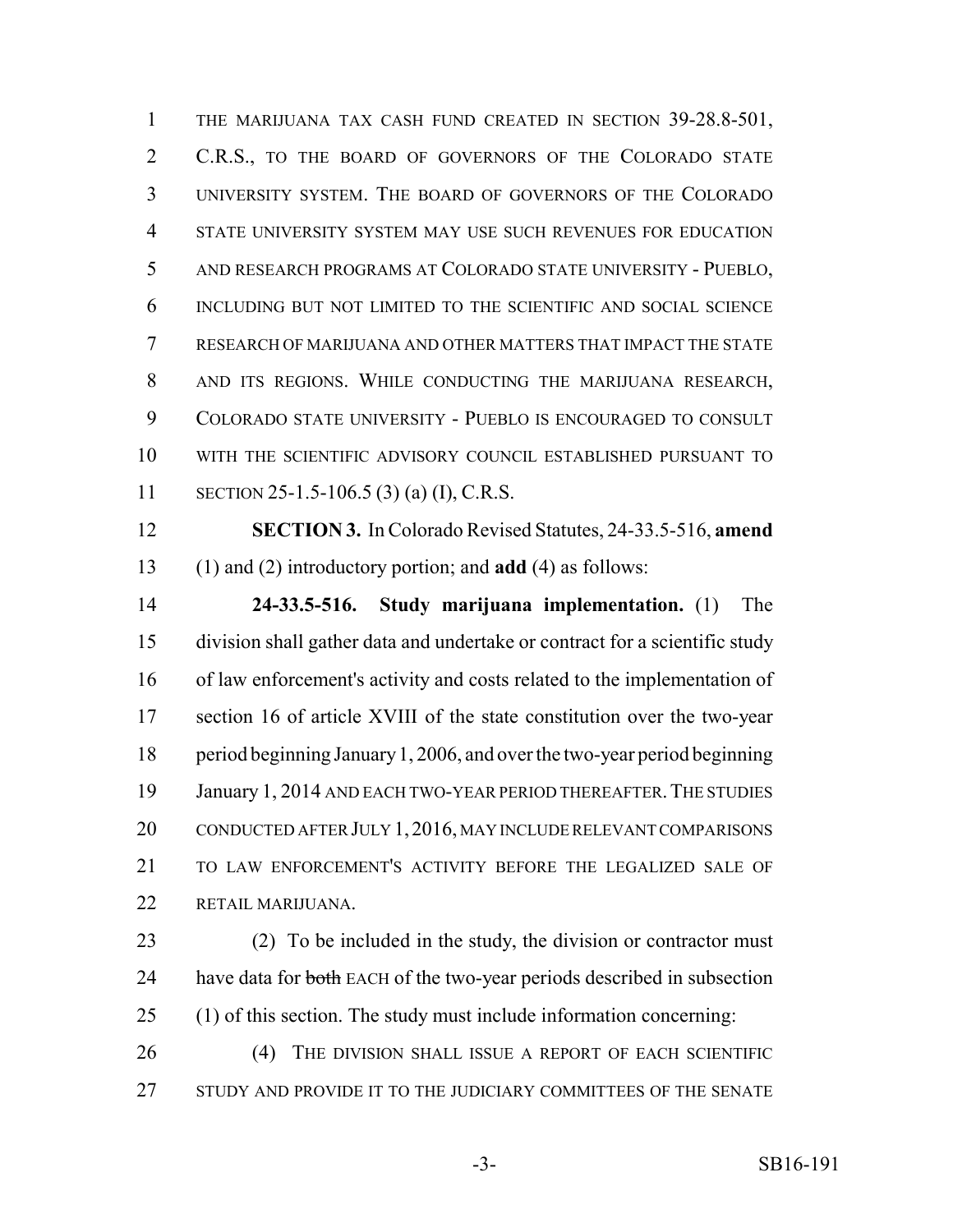AND HOUSE OF REPRESENTATIVES, OR ANY SUCCESSOR COMMITTEES, THE JOINT BUDGET COMMITTEE, AND THE DEPARTMENT OF REVENUE AND SHALL POST A COPY ON THE DIVISION'S WEBSITE.

 **SECTION 4.** In Colorado Revised Statutes, 24-38.3-101, **amend** (2) as follows:

 **24-38.3-101. Office of marijuana coordination - creation.** (2) The office of marijuana coordination shall coordinate the executive branch response to the legalization of retail marijuana as directed by the governor. The coordination of the executive branch response includes strategic planning, coordination of regulations, educational content planning and implementation, community engagement, budget coordination, data collection, DATA SHARING, and analysis functions, and any other duties deemed necessary and appropriate by the director of the

office or the governor.

# **SECTION 5.** In Colorado Revised Statutes, 24-38.3-102, **amend** (2) (d) as follows:

 **24-38.3-102. Coordination among agencies - marijuana messaging.** (2) In furtherance of coordinating the oversight of retail and medical marijuana across state agencies, the office of marijuana coordination shall:

 (d) Identify AND ADDRESS data gaps in the impact of marijuana legalization on public health, safety, or economics across the state;

 **SECTION 6. Appropriation.** (1) For the 2016-17 state fiscal year, \$1,109,625 is appropriated to the office of the governor. This appropriation is from the marijuana tax cash fund created in section 26 39-28.8-501 (1), C.R.S. To implement this act, the office of the governor may use this appropriation for the office of marijuana coordination.